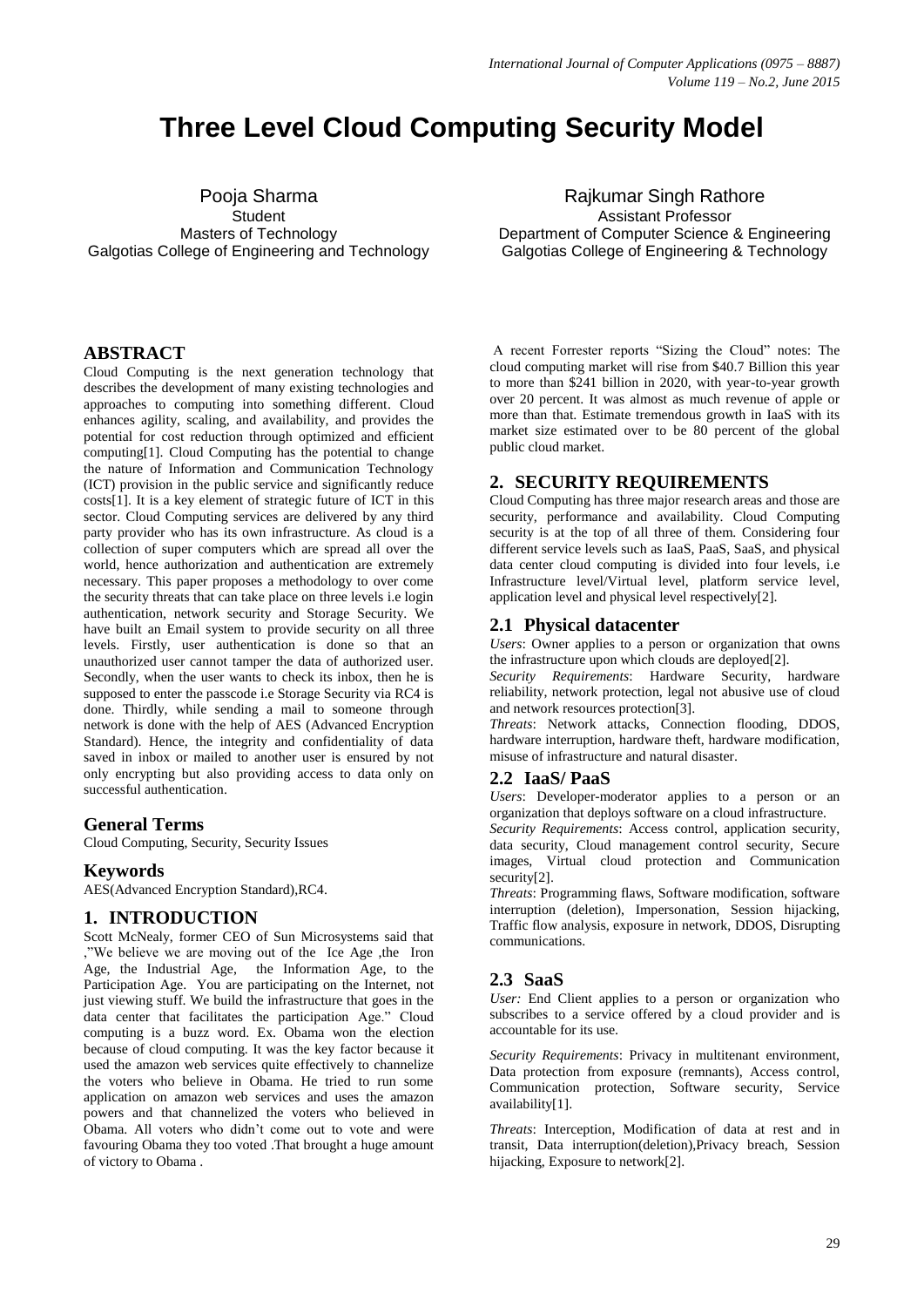# **3. SECURITY IMPLEMENTATION ON CLOUD MODEL**

## **3.1 Log Based Authentication**

The login records are saved in a separate file known as Log Records. Log Record consist of Username, Password and Date & Time. If an un-authorised user logs in then it can be detected by checking the Log records. Ex: facebook, where login records are saved with the time of logging and the location from where the account is logged in.

# **3.2 Network Level Security**

If an un-authorised user Login by some means ,then it again needs to provide the passcode for performing some action such as deletion, transaction , etc .Example : Similar to OTP(One Time Password) but the passcode remains. Inbox passcode and login password can be different. For Network Security, AES(Advanced Encryption Standard) Algorithm would be used. The AES encryption Technique and OTP has provide solution for secure transfer to the cloud. Network Security is achieved by applying AES Algortihm.

## **Implementing AES**

In 1997, call for AES arrives by NIST(National Institute of Science and Technology)[4]. In August 1998, 15 algorithms were submitted out of which 5 finalist algorithms were selected. On  $2<sup>nd</sup>$  Oct, 2000 Rijndael was chosen as the AES,designed b[y Joan Daemen](http://en.wikipedia.org/wiki/Joan_Daemen) and [Vincent Rijmen.](http://en.wikipedia.org/wiki/Vincent_Rijmen)

AES is a non-Feistel cipher that encrypts and decrypts a data block of 128 bits. It uses 10, 12, or 14 rounds. The key size, which can be 128, 192, or 256 bits, depends on the number of rounds[5].

| Key size | No. of rounds |
|----------|---------------|
| 128      |               |
| 192      |               |
|          |               |

Each round consist of 4 layers:

a) Byte Substitution: The first transformation SubBytes, is used at the encryption site. To substitute a byte, we interpret the byte as two hexadecimal digits. We apply S- function of Ai bytes and get Bi byte S-function i.e substitute function. The SubBytes operation involves 16 independent byte-to-byte transformations[6].

$$
S(Ai)=Bi
$$
  
\n $Ai=(X,Y)$   
\n $X=C$ ,  $Y=2$  (hexadecimal numbers)  
\n $Ai=(C2)_{16}$   
\n $Bi=S(Ai)=S(C2)_{16}=25$   
\n $Ai=(C2)_{16}=\{11000010\}$   
\n $Bi=25=[00100101]$ 

Here each byte is substituted using Substitution Box(S-Box). There are 16 byte-to-byte substitutions and the S-box is majorly constructed by combination of GF(28) arithmetic.

|           | x0             | x1             | x2 | x3 | x4                              | x5 | x6          | x7             | x8             | x9             | xa             | xb             | $\mathbf{x}$ c | xd             | xe | xf          |
|-----------|----------------|----------------|----|----|---------------------------------|----|-------------|----------------|----------------|----------------|----------------|----------------|----------------|----------------|----|-------------|
| 0x        | 63             | 7 <sub>c</sub> | 77 | 7b | £2                              | 6b | 6f          | c5             | 30             | 01             | 67             | 2 <sub>b</sub> | fe             | d7             | ab | 76          |
| 1x        | ca             | 82             | c9 | 7d | fa                              | 59 | 47          | £0             | ad             | d4             | a2             | af             | 9с             | a <sub>4</sub> | 72 | $_{\rm c0}$ |
| 2x        | b7             | fd             | 93 | 26 | 36                              | 3f | £7          | $_{cc}$        | 34             | a5             | e5             | f1             | 71             | d8             | 31 | 15          |
| 3x        | 04             | c7             | 23 | c3 | 18                              | 96 | 05          | 9a             | 07             | 12             | 80             | e2             | eb             | 27             | b2 | 75          |
| 4x        | 09             | 83             | 2с | 1a | 1 <sub>b</sub>                  | 6e | 5a          | a0             | 52             | 3 <sub>b</sub> | d <sub>6</sub> | b3             | 29             | e3             | 2f | 84          |
| 5x        | 53             | $_{d1}$        | 00 | ed | 20                              | fc | $_{\rm b1}$ | 5 <sub>b</sub> | 6a             | cb             | be             | 39             | 4a             | 4c             | 58 | cf          |
| 6x        | d0             | ef             | aa | £b | 43                              | 4d | 33          | 85             | 45             | £9             | 02             | 7f             | 50             | Зc             | 9£ | a8          |
| 7x        | 51             | a <sub>3</sub> | 40 | 8f | 92                              | 9d | 38          | £5             | bc             | b6             | da             | 21             | 10             | ff             | £3 | d2          |
| 8x        | cd             | 0 <sup>c</sup> | 13 | ec | 5f                              | 97 | 44          | 17             | C <sub>4</sub> | a7             | 7e             | 3d             | 64             | 5d             | 19 | 73          |
| 9x        | 60             | 81             | 4f | dc | 22                              | 2a | 90          | 88             | 46             | ee             | b8             | 14             | de             | 5e             | 0b | db          |
| ax        | e0             | 32             | 3a | 0a | 49                              | 06 | 24          | 5 <sub>c</sub> | c2             | d3             | ac             | 62             | 91             | 95             | e4 | 79          |
| bx        | e <sub>7</sub> | $_{c8}$        | 37 | 6d | 8d                              | d5 | 4e          | a9             | 6с             | 56             | f4             | ea             | 65             | 7a             | aе | 08          |
| <b>CX</b> | ba             | 78             | 25 | 2e | 1 <sup>c</sup>                  | a6 | b4          | c6             | e8             | dd             | 74             | 1f             | 4 <sub>b</sub> | bd             | 8b | 8a          |
| dx        | 70             | 3e             | b5 | 66 | 48                              | 03 | £6          | 0e             | 61             | 35             | 57             | b9             | 86             | c1             | 1d | 9e          |
| ex.       | e1             | £8             | 98 | 11 | 69                              | d9 | 8e          | 94             | 9b             | 1e             | 87             | e9             | ce             | 55             | 28 | df          |
| fx        | 8c             | a1             | 89 | 0d | bf                              | e6 | 42          | 68             | 41             | 99             | 2d             | 0f             | b0             | 54             | bb | 16          |
|           |                |                |    |    | <b>Fig. 1: Substitution Box</b> |    |             |                |                |                |                |                |                |                |    |             |

b) Shift Rows: It is a transposition step where each row of the state is shifted simply by using permutation[5]. Each row is shifted cyclically at a certain number of times.



**Fig. 2: Shift Row Transformation Step**

c) Mix Columns: It is an interbyte transformation that changes the bits inside a byte. We have diffusion on algorithm at bit level means one bit change in input provides extremely different output. It is simply the matrix multiplication where each value of the column is multiplied by every row value. Results are XORed together[5]. Entire output of mix column get affected if one single bit is flipped in input.



d) Add Round Key: Each byte of the state is combined with the round key. The round key is derived from the main key or cipher key using a key schedule, where each subkey size is same as that of state. AddRoundKey transformation is the inverse of itself[6].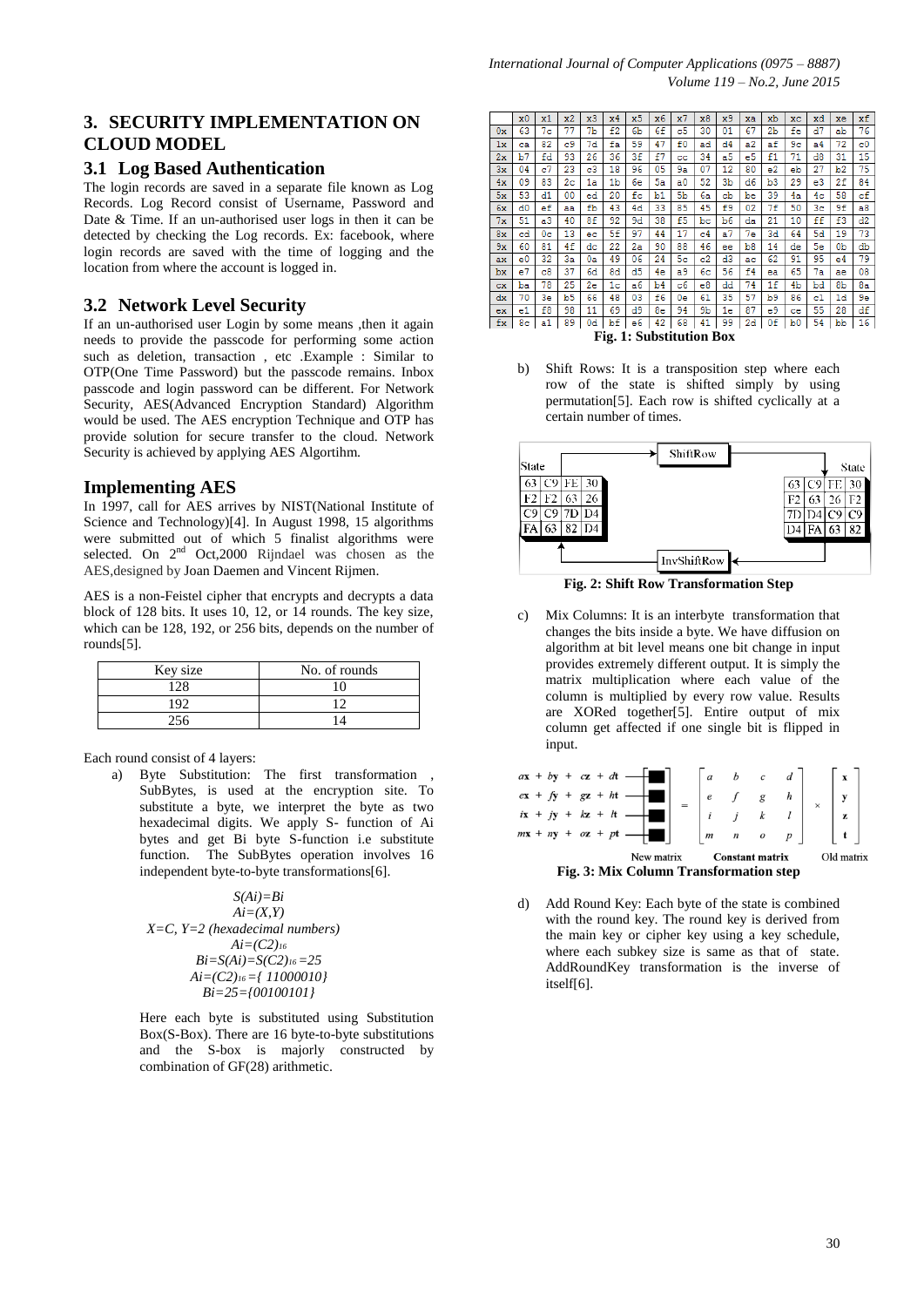

**Fig. 4: AddRoundKey Operation of AES**

## **3.3 Storage Level Security**

The storage level of cloud computing security model follows the Algorithm RC4[7]. RC4 is a stream cipher symmetric key encryption algorithm which is based on the use of random permutations and generate pseudo random stream of bits. In this a single algorithm is used for encryption and decryption as data stream is simply XORed with the generated key sequence[8]. It uses a variable length key from 1 to 256 bit to initialize a 256-bit state table. It is a 256 bit array( $S[256]$ ) containing a permutation of 256 bytes. While initializing the state table there are two 256 bytes array are taken: S-Box and K- box. S-Box contains linear numbers which are  $S_0=0, S_1=1, S_2=2, \ldots S_{255}=255$  and K-Box includes key which is to be used in repetition to fill the array. The key setup and key generation is performed for every new key to generate a unique key. In key set up phase S-Box is modified using pseudo random codes. It uses two counter i and j[9].

## **Key Setup phase:**

 $j=0$ for i from 0 to 255  $j = (j + S[i] + K[i])$  mode 256 swap  $(S[i], S[i])$ end for **Pseudo Random Key Generation Phase:**   $i = 0$  $j = 0$ ptlen = length( plaintext) while (ptlen>0)  $i = (i+1) \mod 256$  $j = (j + S[i]) \mod 256$ swap  $(S[i], S[j])$  $key = S [ ( S[i] + S[j] ) \text{ mod } 256 ]$ output key ptlen = ptlen-1 end while

Once the pseudo random key is generated then plain text is XORed with it to generate cipher text.

# **4. WHY AES AND RC4?**

The requirement of our project was to provide as better security as possible. AES has been proved as the most successful security algorithm. AES by now is the most important symmetric algorithm in the world. More than 50% products that required high level security uses AES. AES has been used by web browsers, VLANs, Wi-Fi connections and many million applications. NSA (National Security Agency) allows AES for classified data upto TOP SECRET with 192

or 256 bit key. NSA has smart cryptographers employed. Big intelligence says that they trust AES. There are no serious weak keys in AES. AES supports any block sizes and key sizes that are multiples of 32(greater that 128 bits).AES is more secure than DES due to large size key. Huge number of tests have failed to do statistical analysis of the cipher text. AES structure has good potential which is benefitted from instruction level parallelism. Performance of AES is good in both hardware and software platforms under different environment. It includes 8-bit and 64-bit platform and DSPs. IT not only assures security but it also improves the performance in a variety of settings such as smartcards, hardware implementations etc. AES is federal information processing standard and there are currently no known nonbrute-force direct attacks against AES.

|                   | <b>DES</b>      | <b>AES</b>           |
|-------------------|-----------------|----------------------|
| Date              | 1976            | 1999                 |
| <b>Block Size</b> | 64              | 128                  |
| Key length        | 56              | 128, 192, 256        |
| No. of Rounds     | 16              | 9.11.13              |
| Encryption        | Substitution,   | Substitution, shift, |
| primitives        | permutation     | bit mixing           |
| Cryptographic     | Confusion.      | Confusion.           |
| primitives        | Diffusion       | diffusion            |
| Design            | Open            | Open                 |
| Design Rationale  | Closed          | Open                 |
| Selection process | <b>Secret</b>   | Secret but accept    |
|                   |                 | public<br>open       |
|                   |                 | comment              |
| Source            | IBM enhanced by | Independent          |
|                   | <b>NSA</b>      | cryptographers       |

**Table 1: Comparison between AES and DES**

RC4 is a stream ciphers, so it works on only a few bits at a time they have relatively low memory requirements (and therefore cheaper to implement in limited scenarios such as embedded devices, firmware, and esp. hardware)[8]. RC4 is very fast. Faster execution means less computation needs and therefore lower hardware requirements, while RSA is very slow in execution[7]. As we know, RC4 is a stream cipher and it is widely used technique because block ciphers were found to have issues (like BEAST and LUCKY 13). RSA is asymmetric key cryptographic technique. It needs sharing of public key from both communicating parties,so not recommended in public environment like internet users.

| <b>Parameters</b> | <b>RSA</b>                  | RC4                                                                     |
|-------------------|-----------------------------|-------------------------------------------------------------------------|
| Speed             | Less faster                 | 1000 times faster<br>than RSA                                           |
| Applications      | Highly<br>confidential Data | Personal<br>files.<br>Wireless<br>and<br><b>TCP/IP</b><br>transmission. |
| Complexity        | Highly complex              | Simple                                                                  |
| Security          | <b>Highly Secure</b>        | Moderately<br>Secure                                                    |

| Table 2: Comparison between RSA and RC4 |  |  |  |
|-----------------------------------------|--|--|--|
|-----------------------------------------|--|--|--|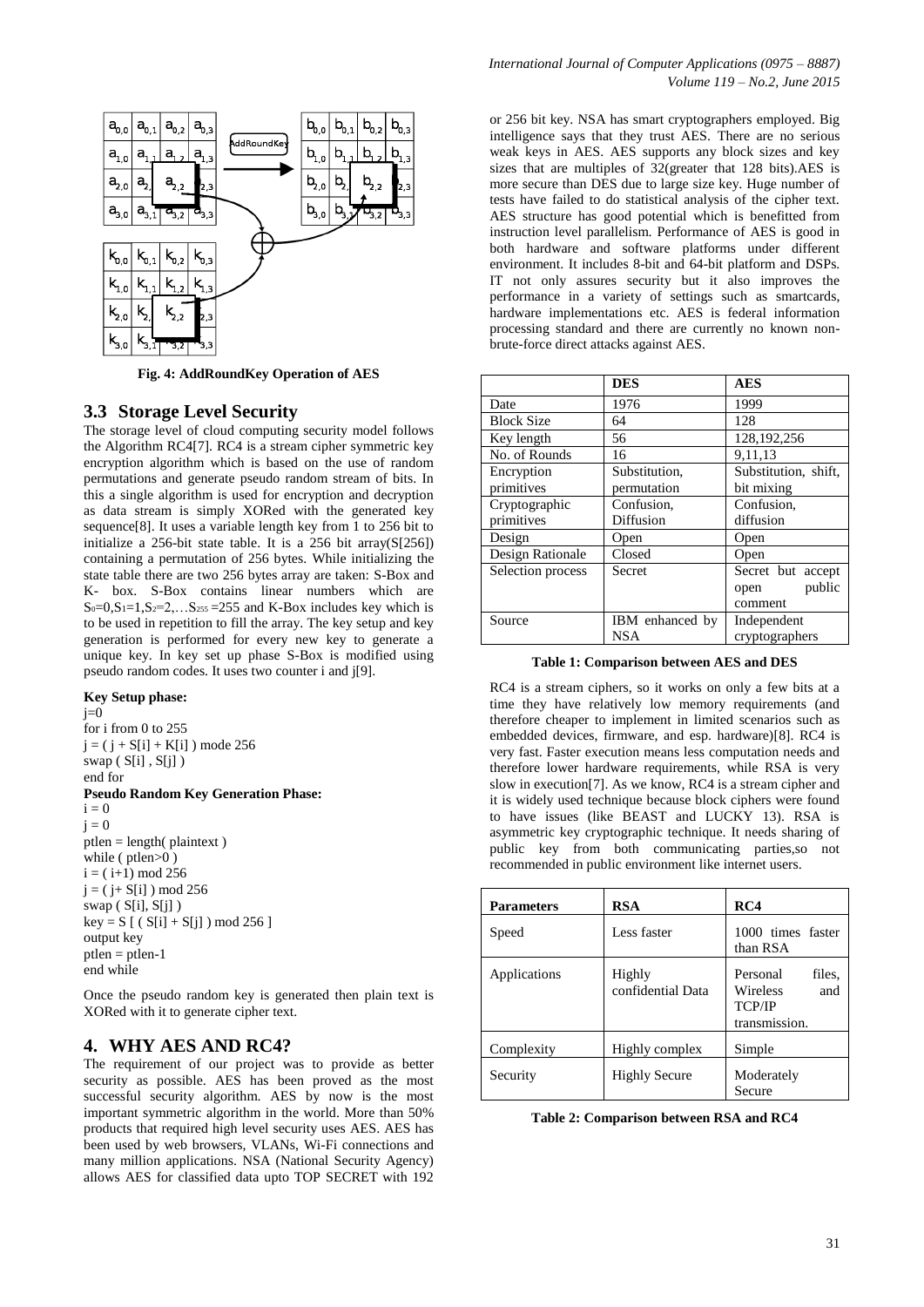# **5. RESULTS AND DISCUSSION**

In this paper a simple email system is developed which focuses on the security provided at different levels.The steps followed by our work are as follows:

a) The user registers itself by providing its username and password as shown in fig. 5.

| ibi.<br>$\sim$                                                         |                               |                                                                                                                                                                                |      |          | $m(0)$ $\leq$ |
|------------------------------------------------------------------------|-------------------------------|--------------------------------------------------------------------------------------------------------------------------------------------------------------------------------|------|----------|---------------|
|                                                                        |                               |                                                                                                                                                                                | user | password |               |
| CloudSim                                                               |                               |                                                                                                                                                                                |      | login    |               |
| Exter The Userliame<br>Enter The new Password<br>Re-ester The Pannword | user1<br>œ<br><br><br>Sign Up | <b>MODIFIED OF LIFE</b><br><b>THEFT</b><br>$\sim$<br><b>Expertise</b><br><b>Persuaded</b><br>Œ<br>Password & User created Successfully :<br>$\overline{\text{os}}$<br>in a mar |      |          |               |

**Fig. 5: User Registration and Login Page**

b) User logins by correctly providing its username and password. Every time the user login, its Login details are saved in a separate file called as log Records. If an unauthorized user logins at an unexpected time then it can be easily checked by checking the login details. Hence all the information related to login can be retrieved. Login Records includes the username, password, Date and Time of Login as shown below in fig. 6.

| Cloud1.java<br>loginLogs3.txt X                                                       |
|---------------------------------------------------------------------------------------|
|                                                                                       |
| Username: s3                                                                          |
| Password: s3                                                                          |
| Time: Sat Apr 18 18:45:35 IST 2015<br>--------------------<br>*********************** |
|                                                                                       |
|                                                                                       |
| Username: s3<br>Password: s3                                                          |
| Time: Sat Apr 18 18:47:09 IST 2015                                                    |
|                                                                                       |
|                                                                                       |
| Username: s3                                                                          |
| Password: s3                                                                          |
| Time: Sat Apr 18 18:48:45 IST 2015                                                    |
|                                                                                       |
|                                                                                       |
| Username: s3<br>Password: s3                                                          |
| Time: Sat Apr 18 18:50:08 IST 2015                                                    |
|                                                                                       |
|                                                                                       |
| Username: s3                                                                          |
| Password: s3                                                                          |
| Time: Sat Apr 18 18:50:49 IST 2015                                                    |
|                                                                                       |
|                                                                                       |
| Heername: <3                                                                          |
|                                                                                       |

**Fig. 6: Login Records**

c) After the user logins successfully, he is redirected to new window i.e fig. 7 where he can perform 3 options i.e Change Password, Mail Box and logout.



d) On clicking the mailbox button , the user will be redirected to new screen i.e fig.9 on which he can select Inbox or Mail. Inbox is a storage where the RC4 is applied and the mails are saved. On clicking mail button, the user will be redirected to another screen as shown below in fig. 8, where he can write its mail and he is supposed to enter the correct user name in its To field.



**Fig. 8: Send Mail Screen**



**Fig 9:First time User Inbox Authentication**

e) To check the mails, one needs to click on the inbox button. The first user will have to generate its first time storage security code as shown in fig. 9. After that, every time the user open its inbox, he is supposed to enter its passcode that was provided by him at the very first time he opened the inbox i.e the storage security code provided by him as shown below in fig. 10.